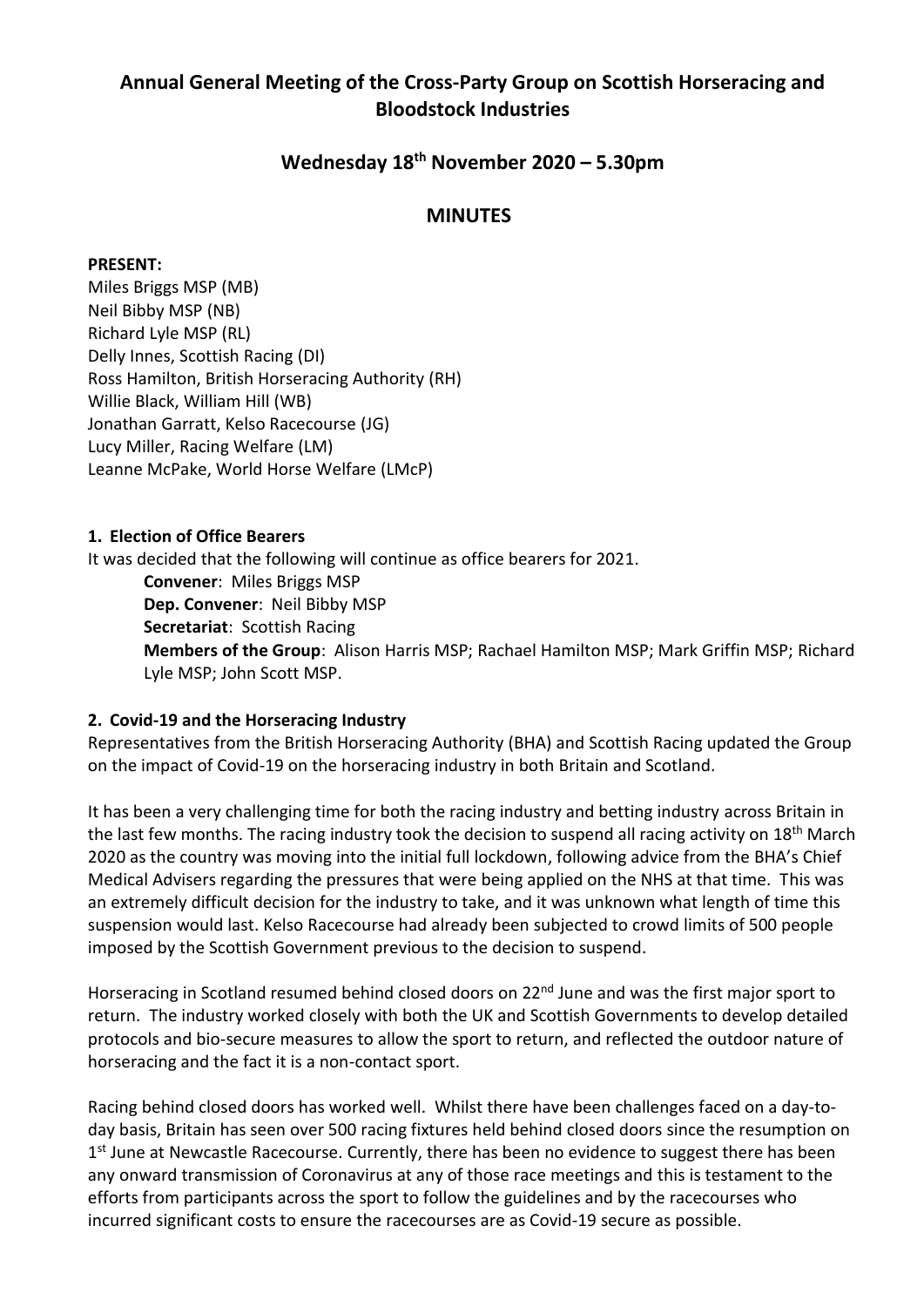Thanks to the agreed protocols, by following the rules carefully and continuing to stay on top of any outbreaks, racing has been able to continue during the second lockdown, in part, also owing to the categorisation of racing as an elite sport.

The financial position for the industry, however, remains a challenge, with the loss of almost 3 months of racing and some principle meetings, such as the Grand National and the Scottish Grand National (the biggest single race meeting in Scotland), and months of no income from spectators. Two successful pilots have been held in England at Doncaster (2,000 spectators) and Warwick (800 spectators). However, the pilot programme was suspended by the UK Government as virus levels increased. The industry is a member of the Sports Technology Innovation Group on the various ways in which crowds may return, on the conclusion of current restrictions in England, and is working with the Scottish Government as to when it might be safe to welcome crowds back to Scottish tracks.

An industry wide recovery plan has been developed and looks at three main areas which the industry would like to highlight as areas of moving forward.

The first area is immediate financial support for the racing industry. The loss of crowd revenues over nearly a year is estimated to have cost Britain's 59 racecourses a total between £250-£300million. This not only impacts the racecourses, but also feeds through to the wider racing industry and the many thousands of people employed in yards up and down the country, along with ancillary industries. Following suspension of all pilot events, the UK Government will shortly announce financial support packages which will be offered to affected sports. It has been made clear that the Scottish Government understand the financial challenges faced by Scotland's five racecourses due to their loss of revenue and discussions are ongoing with SportScotland as to how support can be provided.

The BHA is hopeful of a progression to move forward with plans for the return of crowd pilots across the country as soon as it is safely possible. With learnings from the two pilots events in England, the work of the Sports Technology Innovation Group and the progress made in relation to mass testing solutions and vaccinations, it is likely that there will be an opportunity to see a return of the pilot programme. The UK Government will make an announcement shortly, with regards to English racecourses and it is hoped that the same progress will be made in Scotland as soon as it is safe to do so.

The third area, as the industry moves forward into recovery, is to ensure the racing industry has a sustainable funding basis going forward, which recognises the mutual relationship with the betting industry. Discussions will take place between racing and colleagues within the betting industry to agree on not only funding, but how the fixture list and racing as a product can do more to help the betting industry grow.

A further challenge to be faced is the forthcoming Brexit deadline, which is a significant logistic challenge for the racing industry. The BHA has working with DEFRA over the last four years on an arrangement to ensure the continued movement of Thoroughbreds and the associated work on the movement of people, beyond the Brexit deadline. It is hoped that a free trade agreement will recognise the high standard of equine health and welfare, and will enable the use of existing systems for thoroughbred movement.

Scottish Racing is in the process of submitting financial data from all the racecourses to the Scottish Government, ahead of an announcement from DCMS on the financial support for business which have been unable to welcome spectators.

All Scottish Racecourses have lost around 40% of their overall income from not having spectators. The Summer tracks in particular have been harder hit with Perth Racecourse, for example, which will